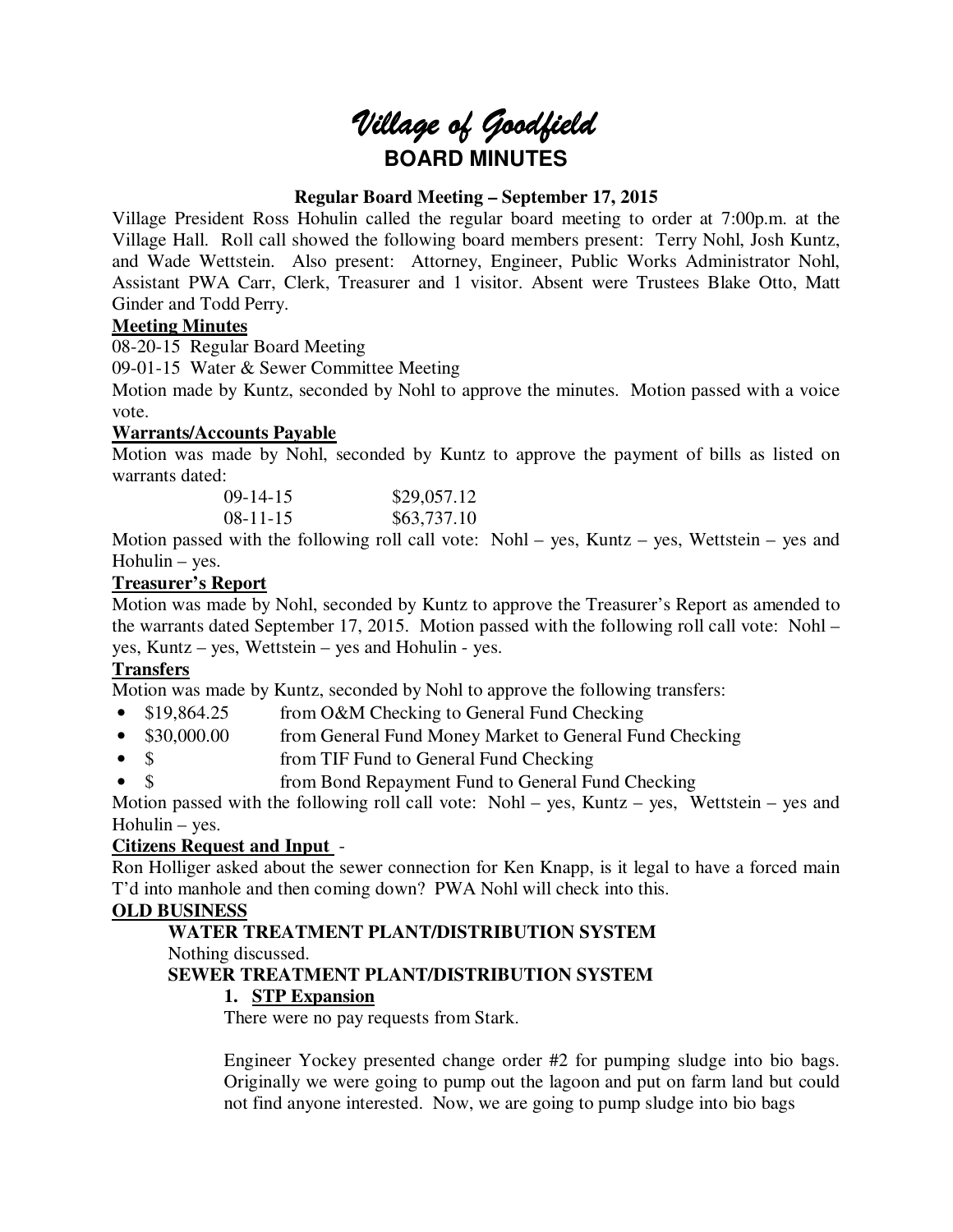which dewater into the lagoon. This should significantly extend the life of the lagoon. Bio bags are 45'X90' and cost would be \$10,400. Motion was made by Nohl, seconded by Wettstein to approve change order #2 as presented. Motion passed with the following roll call vote: Nohl – yes, Kuntz – yes, Wettstein – yes and Hohulin yes.

Engineer Yockey said there will be several change orders coming soon.

- 1. Erosion control along creek bank for \$30,000
- 2. Clay liner in the basin is supposed to be a minimum 2' clay liner in the bottom. In comparing bids we estimated half the lagoon will need the clay liner but more than half needed it engineer is discussing with Stark.
- 3. Fence along stream bank will not be installed so engineer has asked Stark to deduct approx. 600' of fence
- 4. Change from a single to double door for entrance between garage and blower room.
- 5. Stark has asked for an extension for completion date. Currently the substantial completion date is December 21, 2015. Even though there was some wet weather we have had a lot of good weather and they have only had a couple of people working for most of the time.
- 6. Electrical contractor changed wire size from generator to transfer switch will cost approximately \$40.

Right now Stark is trying to fix leaks in the liner.

#### **2. Trunk Sewer Improvements – Clearing Brush**

Nothing discussed.

#### **Payment of outstanding invoices upon request of Village Engineer**

None.

#### **Goodfield Business Park**

PWA spoke with Bob Parsons. Bob is going to get items completed before winter.

## **Possible acquisition of decommissioned Ameren Substation**

Attorney Ierulli sent a letter to Ameren from the Village. Waiting for a response from Ameren.

#### **Street Repairs/MFT**

**Sealcoat** 

Nothing discussed.

#### **Robinson Street Overlay**

Engineer reported that 2 manholes are lower than asphalt so there is a bump. Cullinan knows there is a problem and they are going to fix it.

#### **Possible Annexation**

Nothing discussed.

#### **New Pick-up Truck**

New pick-up truck has been delivered.

#### **Generator at Tower 2**

New generator is installed. The 10 kw generator is installed at the Village Hall. Josh will check into the cost of natural gas for the new generator.

#### **Vandalism at the Park**

For now the vandalism has stopped.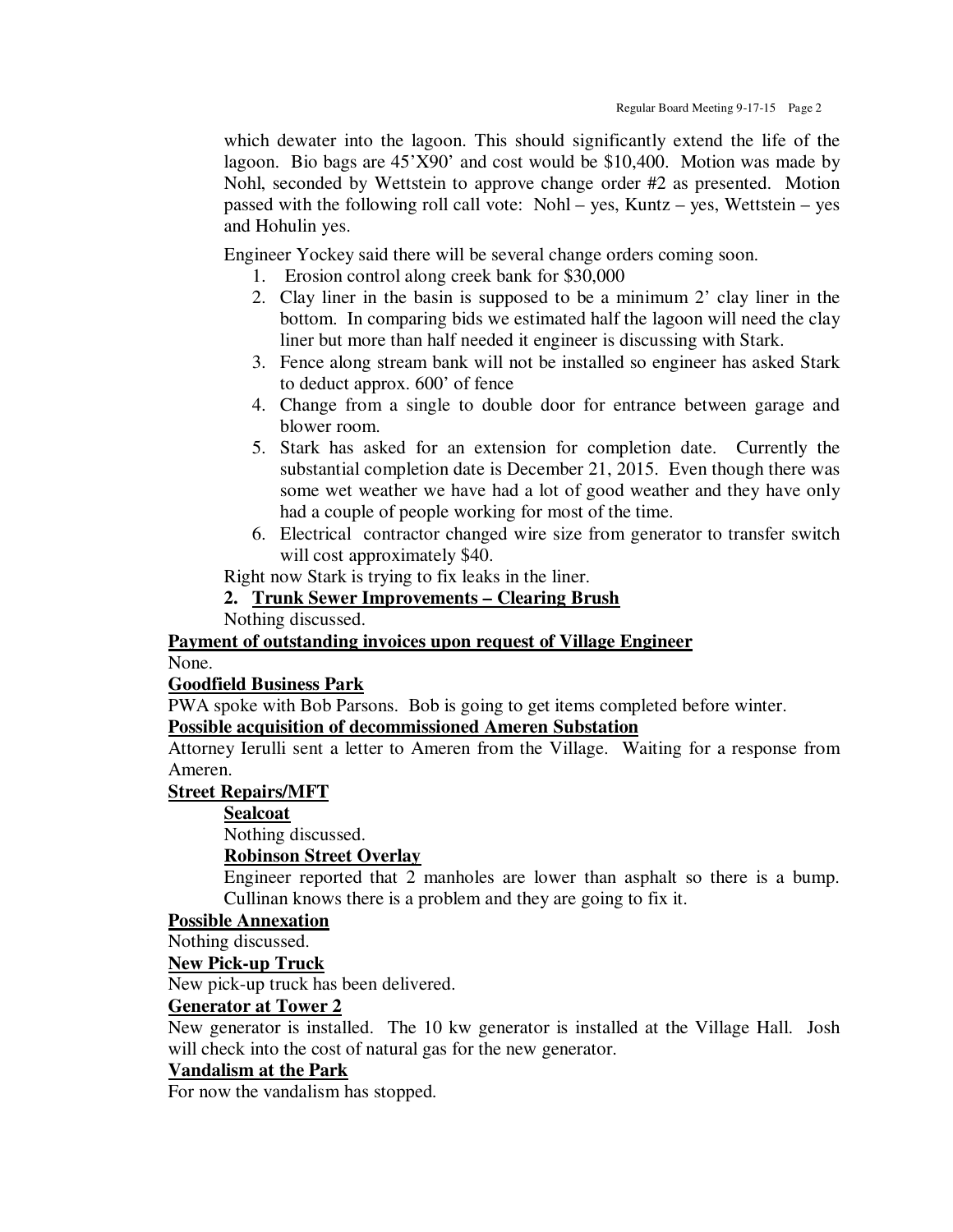#### **NEW BUSINESS**

#### **Memorial for Sybil Grimes**

Tabled to next meeting on October 15, 2015.

#### **Tax Abatement Ordinance – 2007 General Obligation Bonds – Ord. #15-10**

Motion was made by Nohl, seconded by Kuntz to approve Ord. #15-10, an Ordinance of the Village abating the tax hereto levied for the year 2015 to pay the principal of and interest on \$750,000 General Obligation Bonds (Alternate Revenue Source), series 2007, of the Village of Goodfield. Motion passed with the following roll call vote: Nohl – yes, Kuntz – yes, Wettstein – yes and Hohulin – yes.

#### **Tax Abatement Ordinance – 2013 General Obligation Bonds – Ord. #15-11**

Motion was made by Kuntz, seconded by Wettstein to approve Ord. #15-11, an Ordinance of the Village abating the tax hereto levied for the year 2015 to pay the principal of and interest on \$630,000 General Obligation Refunding Bonds (Alternate Revenue Source), series 2013, of the Village of Goodfield. Motion passed with the following roll call vote: Nohl – yes, Kuntz – yes, Wettstein – yes and Hohulin – yes.

#### **Tax Abatement Ordinance – 2014 General Obligation Bonds – Ord. #15-12**

Motion was made by Wettstein, seconded by Kuntz to approve Ord. #15-12, an Ordinance of the Village abating the tax hereto levied for the year 2015 to pay the Debt Service on the General Obligation Bonds (Alternate Revenue Source), series 2014, of the Village of Goodfield. Motion passed with the following roll call vote: Nohl – yes, Kuntz – yes, Wettstein – yes and Hohulin – yes.

#### **Annual Treasurer' Report**

Motion was made by Kuntz, seconded by Nohl to approve the Annual Treasurer's Report as presented. Motion passed with the following roll call vote: Nohl – yes, Kuntz – yes, Wettstein – yes and Hohulin – yes.

#### **ADDWC Recycling**

The Village received a letter from ADDWC stating due to financial hardships they are experiencing, they will no longer be able to offer free trailer services to Goodfield for recycling. Therefore effective October 1, 2015 a fee of \$15 per trailer pick up will be implemented. Motion was made by Nohl, seconded by Kuntz to approve the \$15/trailer pick up fee. Motion passed with the following roll call vote: Nohl – yes, Kuntz – yes, Wettstein – yes and Hohulin – yes.

President Hohulin suggested the possibility of the Village and the Community Club sharing the expense of another trailer. This will be discussed with the Community Club. **Complaints – New Pavement on E Robinson St** 

Ron Holliger, 401 E Robinson Street, was in attendance. There was an overlay done on East Robinson Street and because there is no right of way on the south side the contractor did not have the right to go onto private property so some of the driveways are steep. President Hohulin said it should be discussed in a committee meeting with all residents along the south side of East Robinson. A Streets & Alleys Committee meeting was set for Thursday, September 24, 2015, if Trustee Perry is available for that date. Engineer will bring plat of Right of Way and the attorney will attend. The agenda will be to discuss: driveway access on the south side of East Robinson Street, driveway culvert

code and sidewalks.